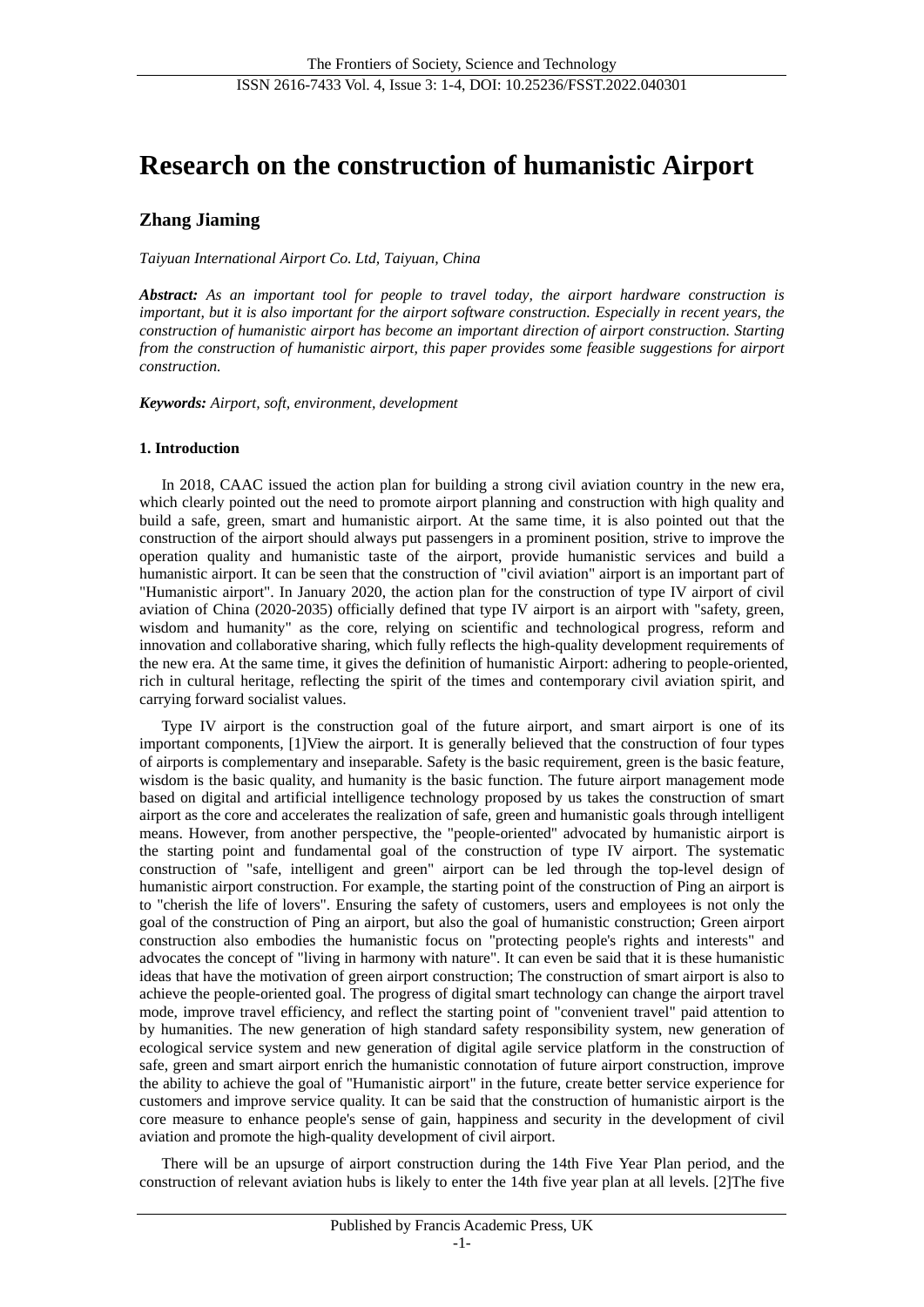related elements of the future leading airport management model we proposed are values and culture. Organizational values and culture are the deep-seated key factors that determine the effectiveness of world-class airport management. "People oriented" is the bottom value of first-class airports, and humanistic airports are also the soul of airport management in the future

#### **2. Content of humanistic airport construction**

The construction connotation of humanistic airport is people-oriented, spiritual guidance and meeting the high-level "spiritual and cultural" expectations of customers, employees and the public. In order to further promote the construction of humanistic airport, in October 2020, the Civil Aviation Administration issued the guidelines for the construction of humanistic airport as an industry standard. Adhering to the people-oriented concept of sincere service, the guide mainly focuses on the two main lines of "humanistic care" and "cultural demonstration" mentioned in the guidelines for the construction of type IV airport, including seven key construction points such as functional planning, spatial environment and service facilities.

"Humanistic care" mainly refers to the care for all major stakeholders in airport operation, including: [1] Care for customers is centered on customer experience. From the perspective of customers, care about tourism According to the needs of customers, cargo owners, freight forwarders and shipping companies, by providing them with more humanized characteristic services, enhance customer satisfaction and sense of acquisition, and let customers have value recognition and emotional resonance. [2] Care for employees. Improve the professional value feeling and happiness index for enterprise employees, and produce a sense of post achievement and work happiness. <sup>[3]</sup> Care for partners (resident units). Care about the demands of partners, create an ecosystem in line with the cultural gene of the airport, and create a harmonious symbiotic and win-win development environment for them. It is generally believed that humanistic care can be reflected through the construction of space environment, function planning, service behavior, service facilities and service products.

"Cultural demonstration" mainly includes two aspects: theme concept and cultural expression. The theme concept is embodied in the airport's unified brand concept and systematic brand publicity strategy to provide customers, partners and employees with multi-level pleasant experience; In terms of cultural expression, it can be combined with airport functions and scenes to show the spirit of the times, industrial culture and regional characteristics. The construction of humanistic airport injects new cultural spirit into the airport industry and meets the people's high-level spiritual and cultural expectations. It is to explore and shape unique humanistic attributes on the basis of high-quality transportation attributes, so as to meet people's needs for a better life in the future. Humanistic airport is also the embodiment of the values of airport enterprises. By excavating the humanistic attributes and humanistic characteristics of the airport, we can create a differentiated humanistic spirit in line with the characteristics of the airport and build the core competitiveness of enterprises. The construction of humanistic airport is based on the perspective of humanistic spirit to describe the future of the airport and the humanistic vision in the future vision of the airport, which is closely related to the strategy, culture and brand of the enterprise.

#### **3. Humanistic care in the construction of Taiyuan airport in the future**

The construction of humanistic airport is a concrete practice of the industry purpose of "people's aviation for the people", an important part of the "four type airport", and a tangible display of the airport's true services. [1] Humanistic care is the distinctive feature of Taiyuan airport management, and its service concept of "safety, convenience and humanization" is the concentrated embodiment of this aspect. In the future construction of humanistic airport, Taiyuan airport will infiltrate humanistic care into the whole process of service, continuously improve the experience of customers, partners and employees, and moisten things silently. The service objects of the airport are mainly passengers and airlines. The humanistic care for passengers should be empathic. "Everything starts from the passenger travel experience". Airport services need to be diverse, personalized and efficient. In the future, the key points affecting the passenger travel experience of Taiyuan Airport - normal flight management, whole process senseless self-help travel, integrated transportation (integrated transfer of ground transportation) and characteristic highlight service products should be promoted in an overall manner; Improve the quality of ground service efficiency and transit care service of aviation staff, which are the main factors affecting the experience of airlines. Airport humanistic care should also be reflected in the care for employees. Taiyuan airport should do a good job in the employee happiness project, improve the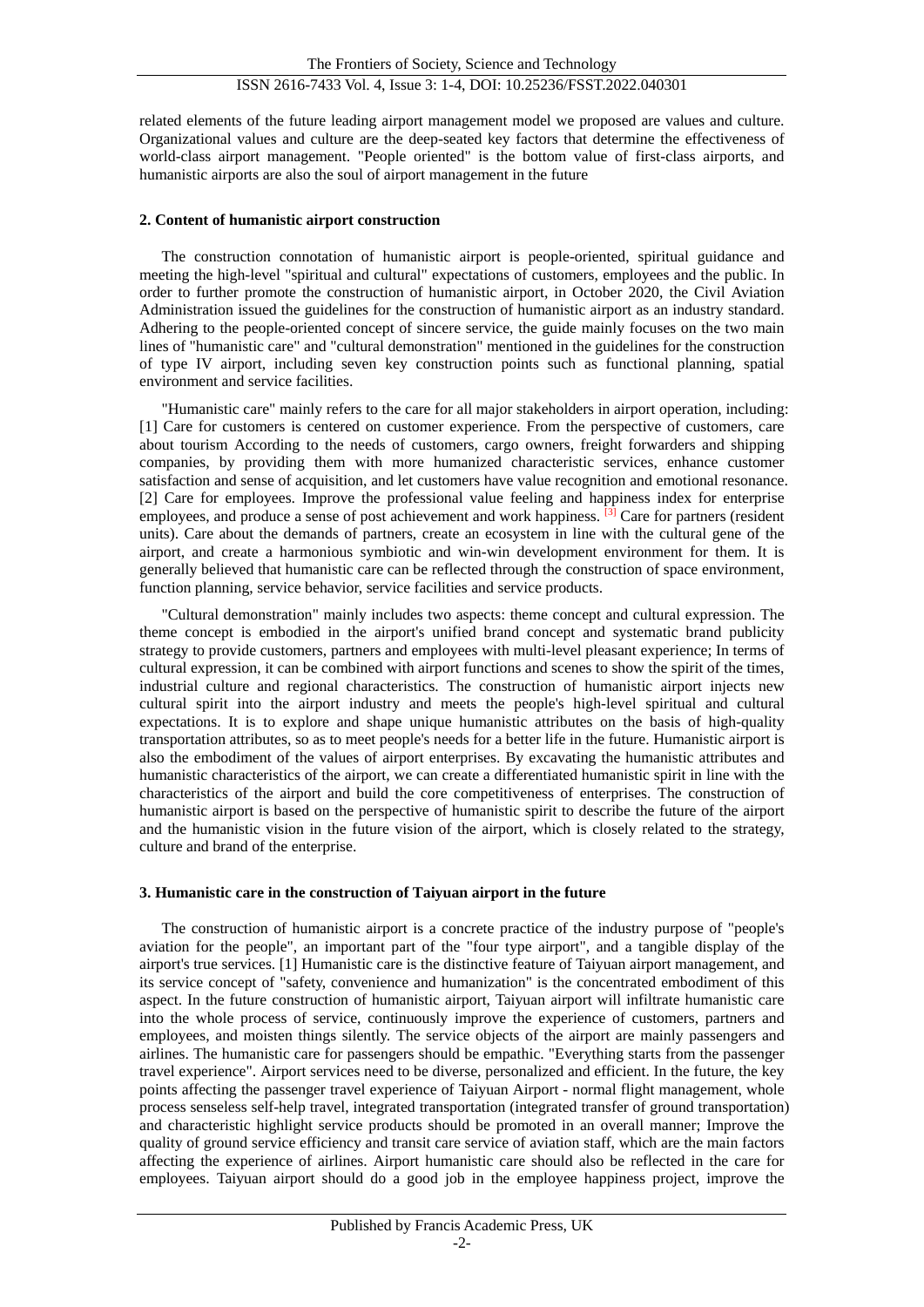happiness feeling of employees by improving the employee security system and care system, and then transfer humanistic care to customers. Providing humanistic care to customers is by no means a problem that can be solved by an airport enterprise. It needs an airport

The collaboration of many partners in the service field requires ecological cooperation. In the humanistic airport ecosystem, each partner has its own different value demands, and sometimes these demands may be contradictory. For the humanistic airport ecosystem, "people" in "people-oriented" here is "customers". Customer value is the core value of an enterprise. Both enterprise value and shareholder value come from customer value. "People oriented" is not only the core of the construction of humanistic airport ecosystem, but also the common value pursuit of ecosystem members. To build a humanistic airport ecosystem with customer experience as the core, airport enterprises need to make use of their leading position in the construction of humanistic airport and actively coordinate the interests of all parties Stakeholders and strive to achieve the best customer experience.

Intelligent means can better show humanistic care. Intelligent means such as big data and artificial intelligence provide a broad space for development and innovation for the service improvement and humanistic care of the airport in the future. Through the construction of the service center, it is possible to adjust the service process and create an all-round service. With the help of the establishment of service knowledge map structure, improve the service ability and level of enterprises and employees. We can also greatly improve the experience of passengers through the use of intelligent facilities such as robots. Taiyuan airport has a good foundation in humanistic care and has established a good reputation among passengers. In the construction of humanistic airport in the future, we should continue to give full play to our advantages, continue to create some service sub brands, and establish characteristics and highlights in special passenger services.

#### **4. Highlight the world-class Taiyuan airport culture**

In the process of airport construction and operation management, due to the replicability of airport service process, operation process and facilities and equipment, the development of the airport has an obvious trend of homogenization. These homogeneous elements cannot constitute the core competitiveness of airport management enterprises. Most of the world's first-class airports have distinctive theme concepts and cultural characteristics. The theme of Singapore Changi Airport is "unforgettable emotional space, exploration? Fun". They believe that the world's top airport should not only be efficient and reliable, but also create an emotional space full of fun and vitality for people. Changi Airport has the world's largest indoor waterfall and airport desalination system, ubiquitous tropical gardens and landscapes, the world's longest airport indoor children's slide, interactive devices and facilities integrating smart technology (SOCIAL tree and rain dance). The airport is like a big garden. The theme of Amsterdam Schiphol Airport is "connecting you and the world". They strive to create the most stable, sustainable and high-quality services in the world, so that the exchanges of economy, trade, culture, knowledge and emotion can continue. Schiphol Airport is the world's first hub airport to introduce national museum branches, the most perfect airport business office space in Europe, the most convenient "air Haiti" integrated transportation system in Europe, the most complete world-class "airport city", and multi-functional exhibition services and space. The slogan on the home page of Narita Airport in Japan is "connecting Japan with the world, cities, people, things and thoughts", which is also their theme. Narita Airport is a bridge connecting Japan and the world. It is the largest airport in Japan and one of the busiest international airports in the world. It also connects all public transport systems in Tokyo and the world's most advanced special passenger intelligent facilities and equipment. The unique cultural image helps to improve passengers' recognition and recognition of the airport. When the cultural service products of the airport can be accepted and loved by the public, it means providing value-added services and improving customer satisfaction. From the above three world-class airports with unique cultural characteristics, we can see that their theme ideas and cultural characteristics are highly related to the characteristics of their cities or regions. Singapore is internationally known as a "garden city". Amsterdam and Tokyo are transportation hubs. They expand the connection objects and endow the airport with profound cultural connotation. Taiyuan airport, as a large aviation hub of greater Shanghai, mainly undertakes international flights. The theme, concept and culture to be expressed should also have Shanghai characteristics and Chinese style. The airport should pay attention to the expression of regional culture and the transmission of core values. Shanghai style culture is a regional culture with distinctive characteristics, which combines the Chinese traditional culture with Jiangnan culture as the main body and the foreign culture of Europe and America, and forms the Shanghai urban culture after blending with each other. Shanghai style culture has strong openness, inclusiveness and extensibility, which makes the choice of airport core values huge, which